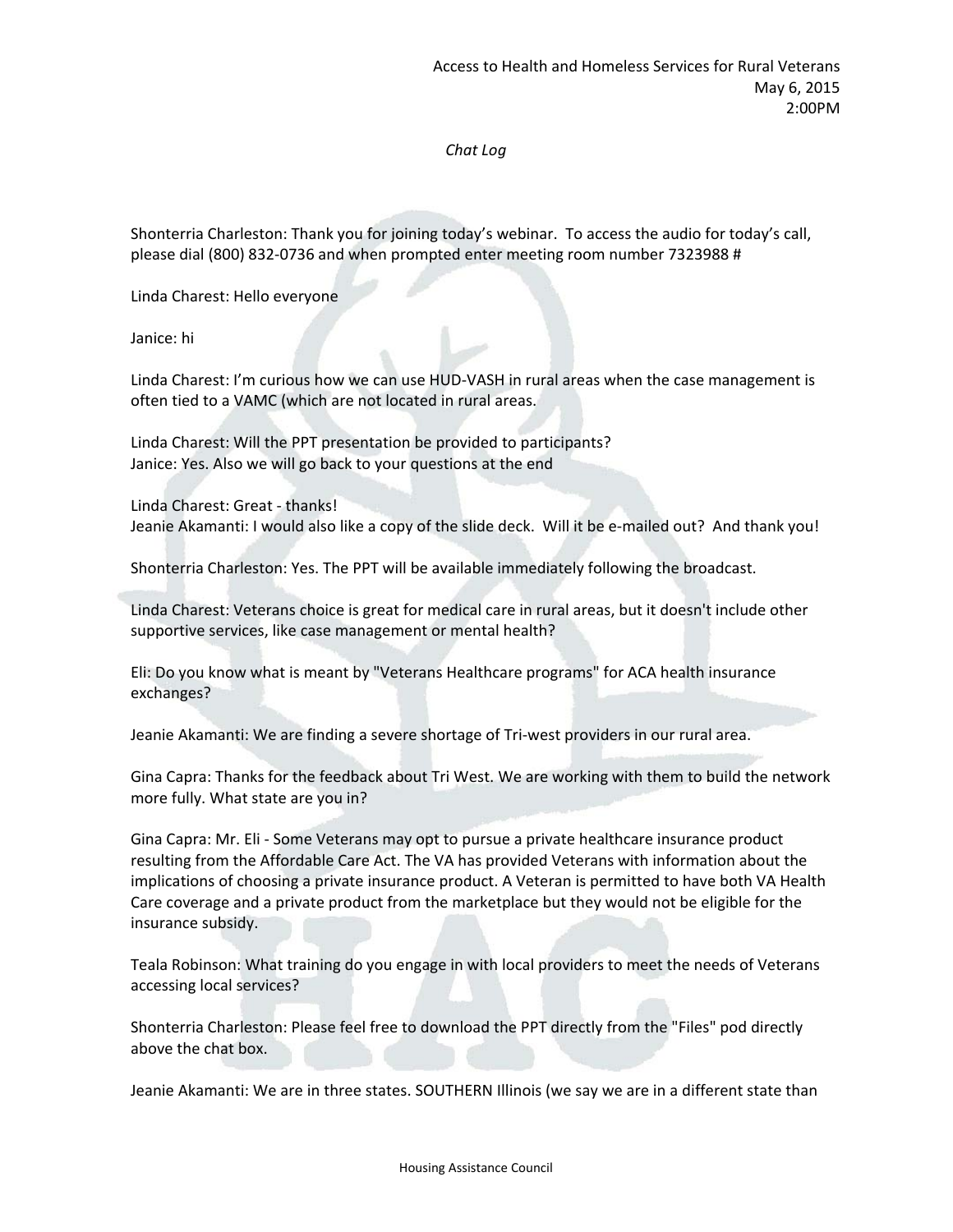## *Chat Log*

Chicago, which is 250 miles north of us).We also cover parts of Kentucky and Indiana, and are very close to Tennessee and sometimes have vets who come from there to our rural CBOCs.

Teala Robinson: How is Home Based Primary Care managed in rural areas? Is it difficult to find and provide services in rural areas specifically for this?

Gina Capra: Ms. Jeanie ‐ Thank you. I have been working with the State Office of Rural Health in KY to promote participation in Veterans Choice Program by Community Providers. I will make note of IL and Indiana. The TN Primary Care Association is also currently engaged in promoting provider participation with VA as well.

Jeanie Akamanti: I appreciate that. I would further that the access and provider issues it is a demographic dilemma: Community providers are already saturated. And, it is VERY difficult to recruit and retain providers in this area, regardless of who is recruiting.

Gina Capra: Hi Teala! Thanks for joining the call. VA has specific guidance regarding the geographic "circle" around the "home" VA Med Center from which Home Based Primary Care is based. For example, a Home Based Primary Care Team will usually travel up to 50‐75 miles out from their home base. This makes it a more limited resource for patients in our highly rural areas or those outside the parameters by which the clinical team is able to make their trips to a Veterans home. This is where the local social service and health care service organizations are so critical. VA's Geriatric and Extended Care Office, within which Home Based Primary Care resides, works closely with community contracted entities to extend the service reach especially for Veterans aging in place.

Eli: Thanks Gina, I appreciate your response.

Elizabeth: To your knowledge are there any examples of HPACT programs that are doing particularly well reaching out to rural Veterans?

Teala Robinson: Thank you for the reply. Definitely adds to the challenge for our rural areas.

Gina Capra: Ms. Elizabeth ‐ I am aware of several successful Homeless Patient Aligned Care Team (HPACT) in New England but will defer to Roger.

Elizabeth: Ok, Thanks!

Jeanie Akamanti: Can anyone provide help with getting more (desperately needed!) vouchers for our homeless vets?

Janice: The Tennessee group is Eastern 8 CDC

Shonterria Charleston: http://e8cdc.org/

Linda Charest: This has been great ‐ Will you send a copy of the chatbox out to the participants as well?

Janice: Sounds good